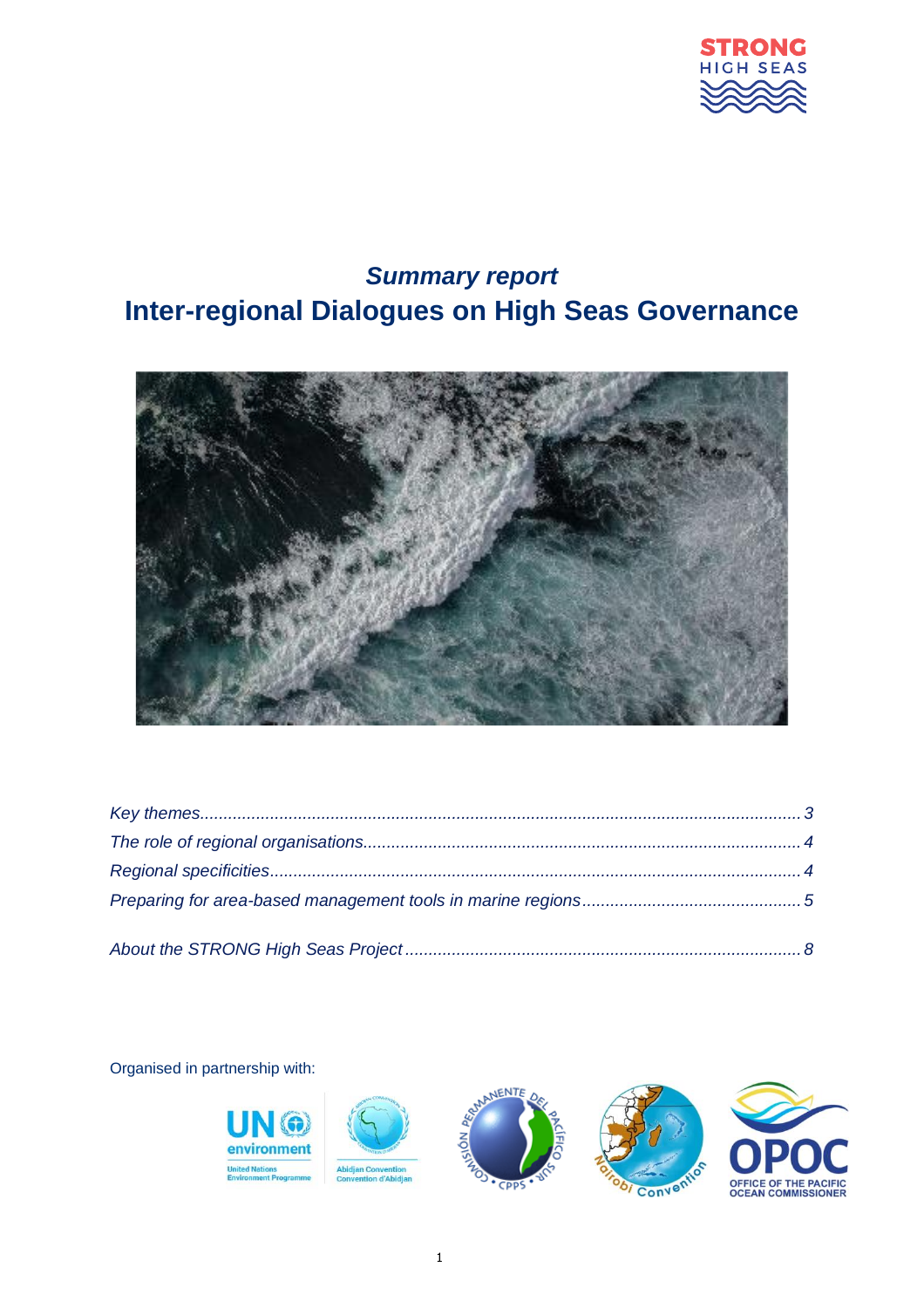

Member States at the United Nations (UN) are currently negotiating a new treaty for the conservation and sustainable use of high seas biodiversity in areas beyond national jurisdiction (ABNJ). While in-person negotiations at the intergovernmental conference (IGC) were interrupted by the global pandemic, intersessional discussions continued online and States continued to exchange views, reflect on their positions, and consider how an agreement might ultimately be concluded.

Seeking to facilitate these exchanges, the STRONG High Seas project and regional partners convened four inter-regional expert meetings, connecting colleagues across continents to share experiences and discuss high seas governance issues. One set of workshops, organised in collaboration with the Permanent Commission for the South Pacific (CPPS) and the Office of the Pacific Ocean Commissioner (OPOC) connected stakeholders across the Pacific. The other set of workshops, organised with the Abidjan and Nairobi Conventions, connected stakeholders from both sides of the African content.

The first meeting focussed on the activities of regional organisations and how they may play a role in high seas governance under a future treaty. The second session focussed on the process for designating management tools and protected areas, in particular how a new agreement could support cooperation and coordination. Following informal introductions in breakout groups, the meetings began with an expert presentation introducing the state of play, exploring key issues and posing discussion questions. The majority of the time was then dedicated to open and informal discussions.

The meetings brought together a diverse group of over 70 experts and stakeholders, including representatives from: national governments, delegations to the negotiations and UN permanent missions; Regional Seas programmes; Regional Fisheries Management Organisations (RFMOs); Large Marine Ecosystem programmes (LMEs); regional economic bodies; intergovernmental organisations and sectoral bodies; funding bodies; scientific and research organisations; policy projects; and non-governmental organisations (NGOs).

As the workshop was held under the Chatham House rule, this report does not quote or cite any specific speaker or organization, nor provide further detail on the organisations and representatives that participated. It is nonetheless hoped that by sharing some key themes from these discussions, as well as illuminating some points of both consensus and contention, this summary will provide food for thought as negotiators look toward IGC5.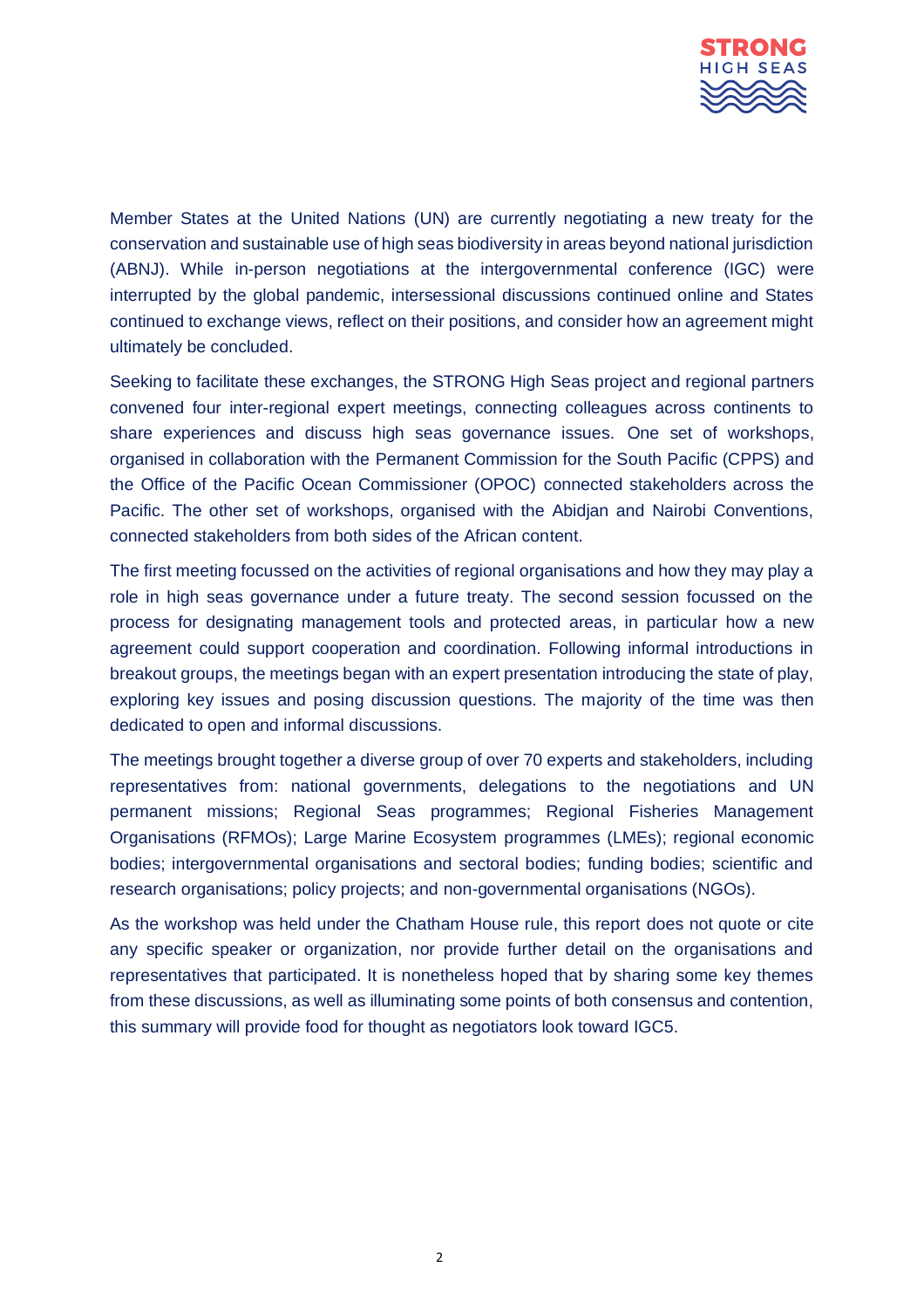

### <span id="page-2-0"></span>**Key themes**

- The Ocean, and humanity, faces unprecedented environmental threats.
- The ongoing pandemic not only highlights the fragility of our economic and governance systems, it has also hindered the cooperation needed to address a range of issues, including ocean management and conservation.
- The negotiations for a new agreement on biodiversity beyond national jurisdiction (BBNJ) represent a unique opportunity to strengthen the governance framework for the global ocean.
- There is currently limited cooperation between organisations from different regions, even where those regions are connected physically by large transboundary ecosystems or in spirit by a desire to strengthen cooperation and governance.
- Despite limited exchange to date, there is a strong appetite for collaborating across regions, both to make cross-regional proposals as the BBNJ negotiations near their conclusion, and to cooperate on implementation once in place.
- At the same time, the Secretariats of some fisheries management organisations have been proactive in cooperating with other organisations, including by sharing of data and information and mutual invitations to their respective meetings. The extent of such cooperation is nonetheless limited by the provisions of their founding instruments and the need to faithfully represent the views of their members (i.e. fishing States).
- Projects such as STRONG high seas have often provided the only opportunities for engaging in dialogue that spurs cooperation. Perhaps just as important are the personal connections made in these informal settings. As cooperation is ultimately between individual human beings, these moments to meet and build rapport and trust are essential.
- While these ad hoc platforms have proven to be valuable, they are often part of donorfunded time-limited projects. This means that the sustainability and longevity of these meeting points is always uncertain. There is thus a clear need for long-term structures for supporting cross-regional dialogue.
- The various ongoing international policy processes regarding the ocean ought to be better coordinated, with the UN Decade for Ocean Science being supported as a way to strengthen scientific capacity and produce knowledge relevant to all of these processes.
- Financing will be critical, yet despite various and vast commitments, the necessary funds continue to flow far too slowly, often on a project-by-project basis and with burdensome reporting requirements.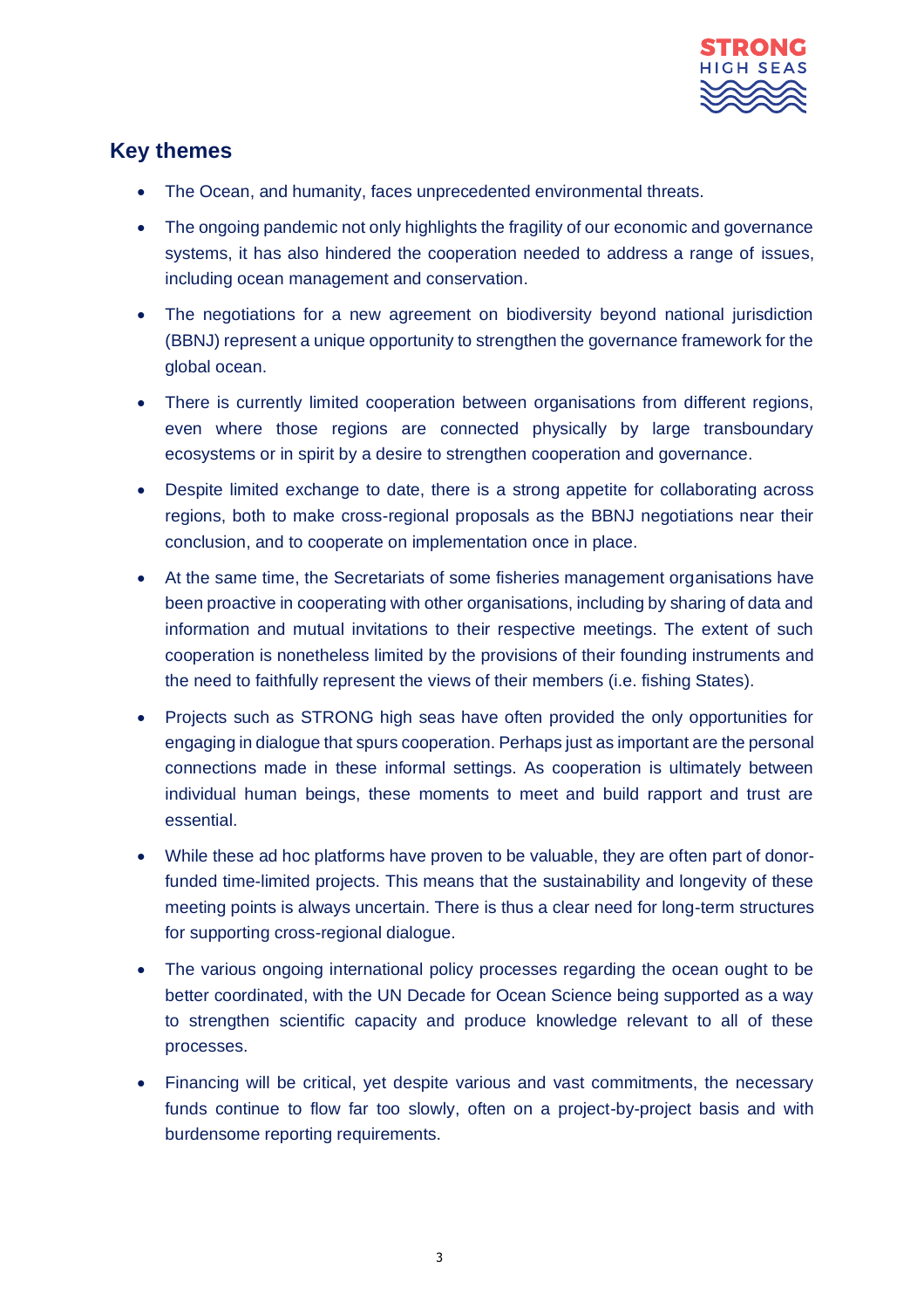

## <span id="page-3-0"></span>**The role of regional organisations**

- Regional organisations occupy a unique position, from which they are able to see the bigger picture and facilitate coordinated solutions. Many such organisations have been around a long time, demonstrating durability amidst the rapidly developing planetary crisis and ever-changing political dynamics within States and regions.
- Many regional organisations already develop strategic action plans, with planned updates or working groups to consider how to account for the growing recognition of the importance of BBNJ and the possible role different organisations may be asked to play in implementing a new treaty.
- The diversity of regional organisations was readily identified as a strength, enabling States and stakeholders to work together in different ways and to different ends. For example, Regional Seas programmes bring together representatives from environment ministries, while other regional initiatives have focussed on generating political will and seeking expert advice that can inform coordinated positions, thereby allowing States to more effectively engage in international processes and amplify their voice in negotiations.
- Regional organisations will undoubtedly play an important role in facilitating the cooperation and coordination that will be critical for the successful implementation of the agreement. However, it is not yet clear how this will integrate with an eventual BBNJ framework or what the role of international (i.e. sectoral) organisations will be.
- In this regard, many regional organisations already have regular contact, or even formal memoranda of understanding (MoU), with international organisations. The success of these arrangements has been varied, as has the extent of ongoing political will and financial support needed to realise the full potential of such arrangements.

### <span id="page-3-1"></span>**Regional specificities**

#### **Southeast Pacific**

- States face significant challenges in managing their own large exclusive economic zones (EEZ), which is more immediately critical than ABNJ issues, but they still put efforts into cooperating on transboundary and high seas issues.
- A recent declaration on illegal, unreported and unregulated (IUU) fishing and the discussions at STRONG workshops on monitoring, control and surveillance (MCS) demonstrate that these particular issues could provide a shared basis for developing deeper cooperation.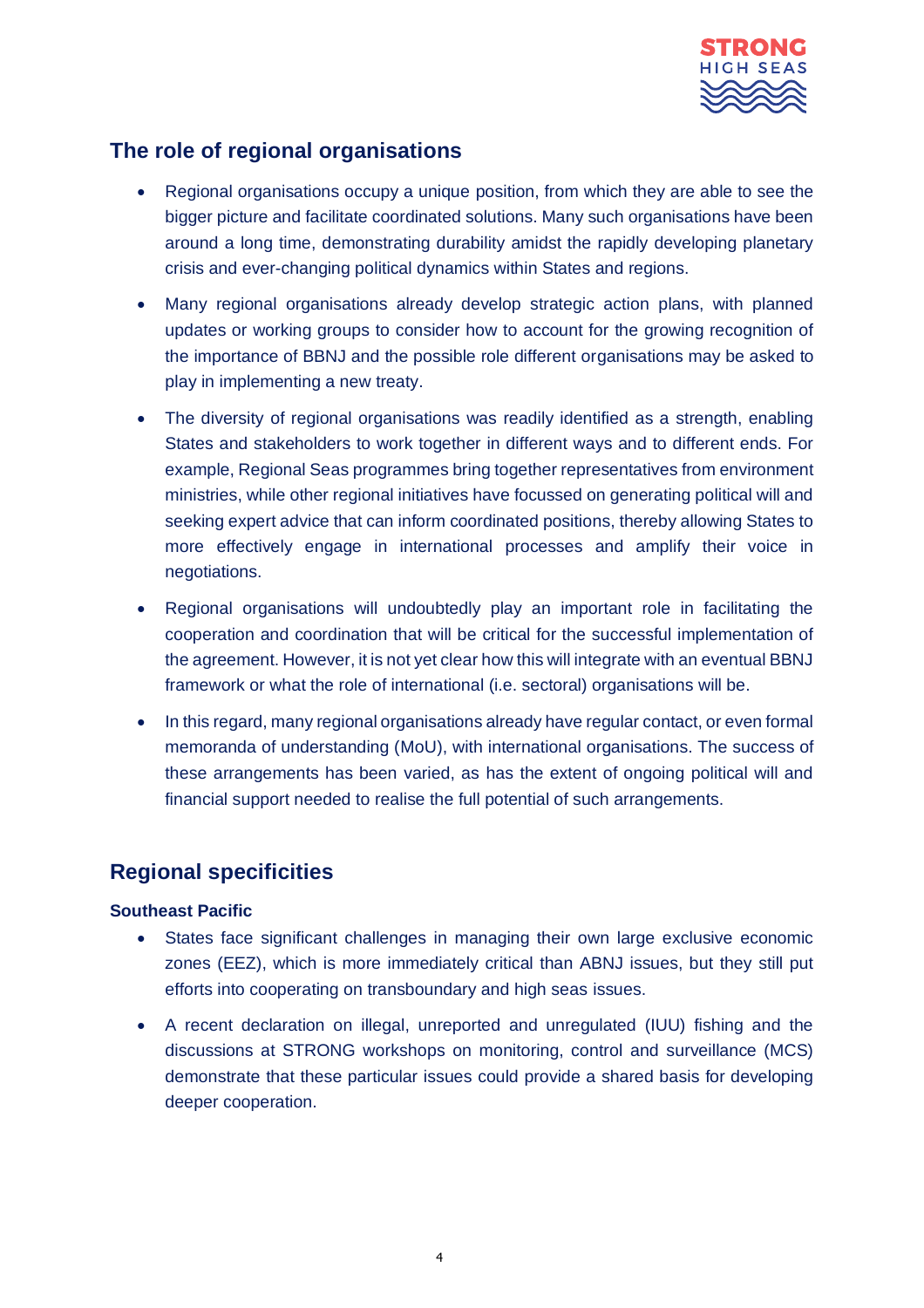

### **Southwest Pacific**

- A highly diverse range of States and governance bodies that cooperate closely and ensure that their regional voice is heard in international policy processes, particularly on climate and ocean issues.
- A focus on ensuring that the regions diverse and rich shared culture and history are reflected of all areas of international policymaking, e.g. by advocating that traditional knowledge and the special circumstances of small island developing States (SIDS) are recognised in the BBNJ agreement.
- The "High Seas pockets" areas of the Pacific enclosed by States' EEZs are likely to be particularly affected by increasing pressure on the ocean.

### **Southeast Atlantic**

- A large number of States with different cultures, languages and resources, as well as interests and needs, in terms of the conservation and sustainable use of BBNJ.
- Limited adoption of binding management measures outside those adopted in relation to fisheries and limited coordination between competent organisations.

### **West Indian Ocean**

• Less impacted by anthropogenic activities compared to other regions but economies and livelihoods are strongly reliant on rich biodiversity and related ecosystem services that are increasingly threatened.

Nairobi Convention decision urges States to "cooperate in improving the governance of areas beyond national jurisdiction, building on existing regional institutions… and developing areabased management tools".

### <span id="page-4-0"></span>**Preparing for area-based management tools in marine regions**

#### **Context**

- Early discussions on a new BBNJ framework tended to draw a clear dichotomy between global and regional approaches. Subsequently a consensus developed that some form of "hybrid" approach would be necessary in order balance the need to advance conservation through ABMTs with the requirement to "not undermine" existing bodies.
- The eventual arrangements are yet to be finalised, though there has been a growing tendency to emphasise more pluralistic or polycentric approaches that reframe "not undermine" as an opportunity to support and complement the work of existing bodies, while also empowering the Conference of Parties (CoP) itself to take action.
- Negotiators are yet to reach consensus on the process for recognising or establishing area-based management tools (ABMTs), or on the precise mandate and powers of the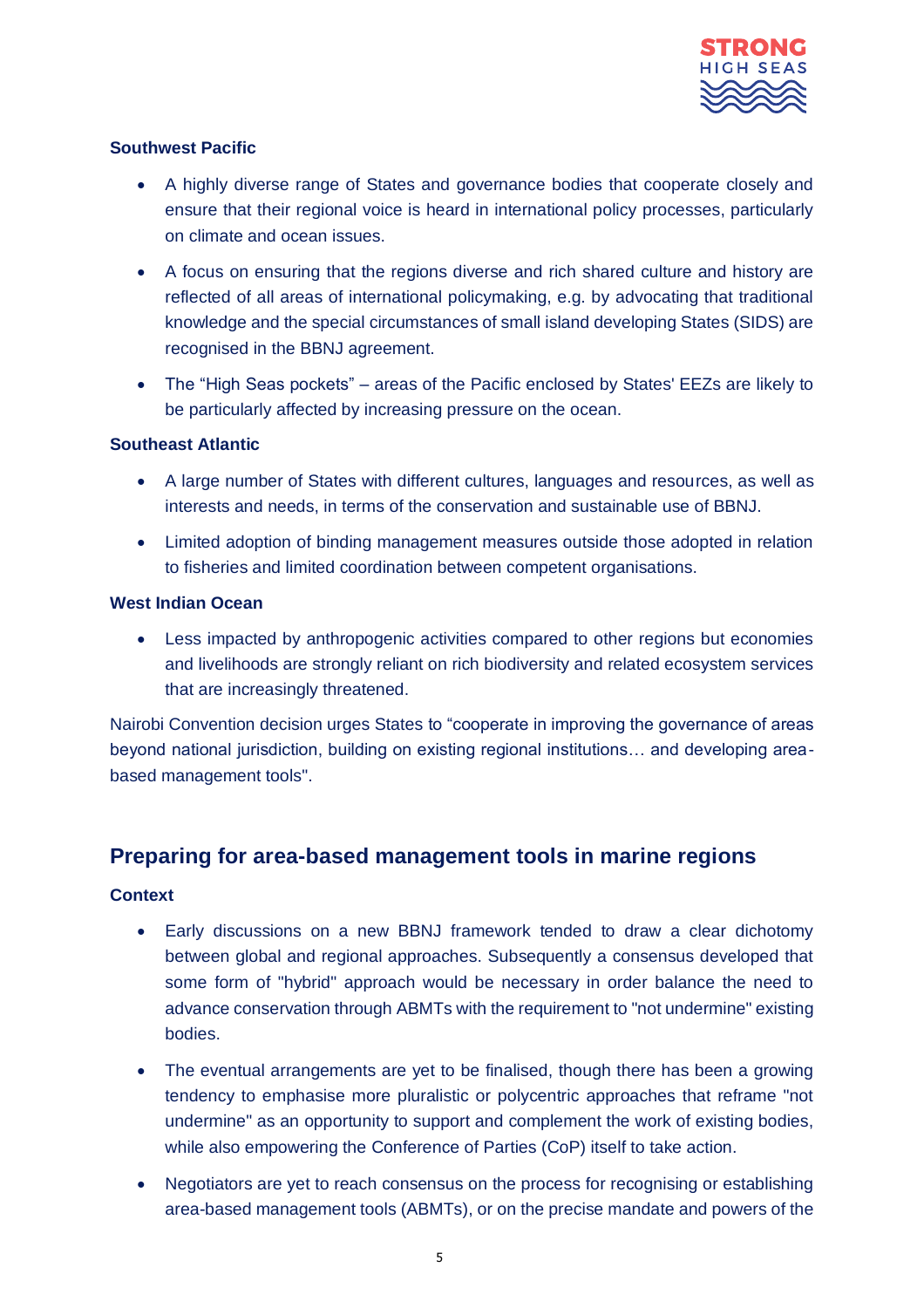

future CoP, but it is clear that established regional and sectoral organisations will likely play a range of roles in these processes.

#### **Discussion**

- A key aim of the agreement is to give effect to the **obligations to cooperate** contained in the UN Convention on the Law of the Sea (UNCLOS).
- There is currently a **fragmented governance system** for the ocean, with diverse organisations and asymmetry in capacity, mandate, ambition, and timeframes. The BBNJ treaty will have to provide a framework where these heterogeneous arrangements can be brought together.
- This fragmentation also has advantages, enabling **coordination and cooperation** between States at the regional level or on particular issues. The BBNJ instrument is therefore critical for bringing together the different elements in a coordinated manner.
- Often there is **limited capacity** for regional bodies to fulfil their mandate, let alone drive the BBNJ discussions forward. There is therefore huge untapped potential that could be unlocked by an ambitious agreement. It is nonetheless likely to take some time for the arrangements to crystallise and reach a level of maturity that can meaningfully support existing bodies.
- Many **regional organisations do not focus on high seas issues** in particular, as they are often primarily concerned with pressing coastal issues. The BBNJ agreement could build further momentum for extending the mandates of some organisations and providing support for the capacity needed.
- A wide range of **donor-funded projects** aim to strengthen ocean governance, including in ABNJ. These projects provide valuable platforms for dialogue but must be further funded and institutionalised as regional organisations take on more of a role in ABNJ.
- There is often **limited mutual understanding and awareness** of other organisations activities, as well as limited scientific understanding of how the activities, programmes and policies taking place under one regime can affect those in others.
- Some actors have developed closer cooperation in this regard. For example, **Regional Fisheries Management Organisations** increasingly exchange data and a range of MoUs have been concluded to deepen cooperation.
- **Ecosystem-based management** is included in the draft principles for the treaty and regional organisations can provide a mediator between ecosystem considerations and State boundaries and interests.
- Similarly, **Strategic Environmental Assessments (SEAs)** have been identified as a promising tool for bringing together various elements of the treaty by providing for a collaborative scientific process that aims to establish the state of play and encourage regional cooperation.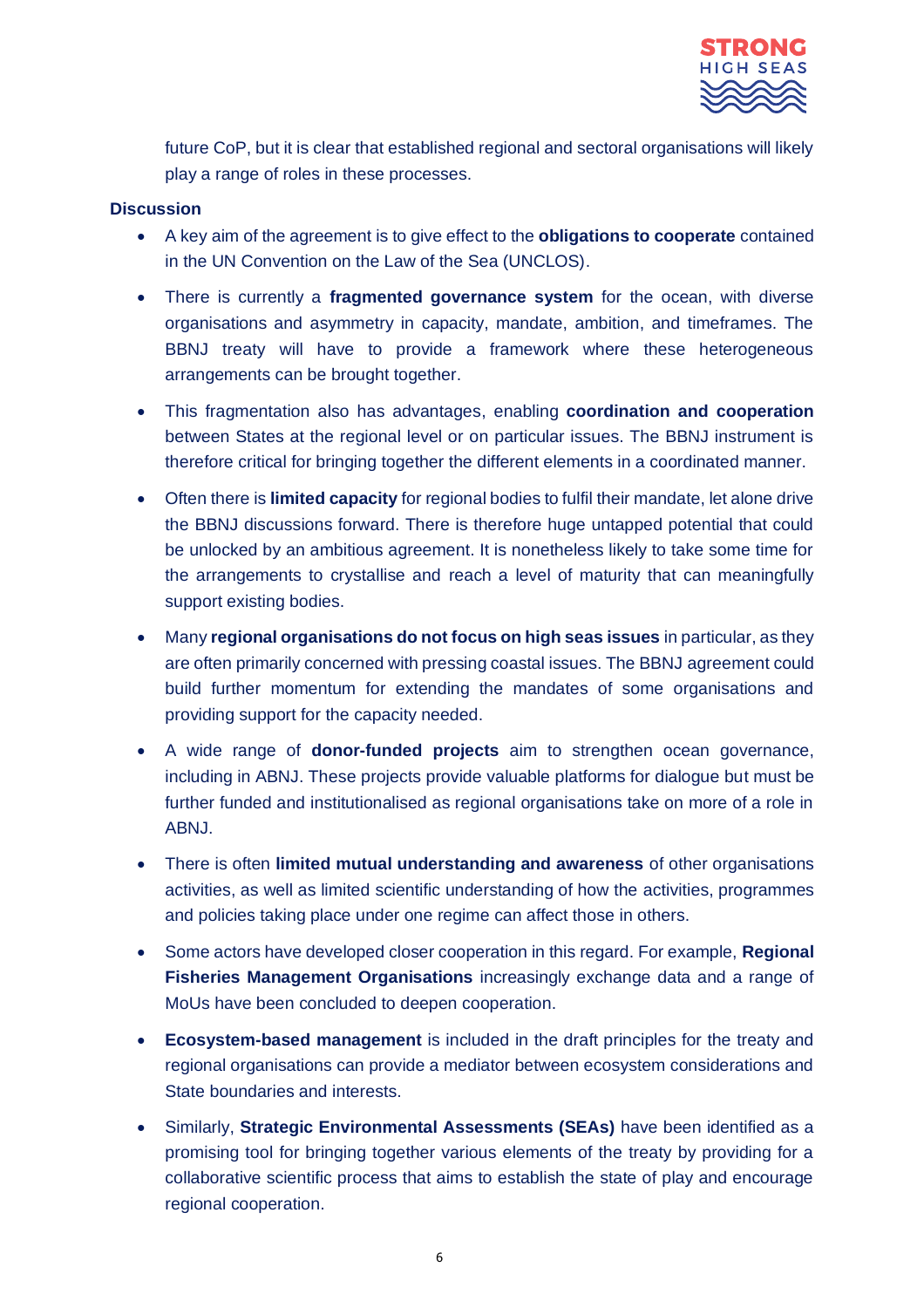

- The process to identify **ecologically and biologically significant marine areas**  (EBSAs) under the Convention on Biological Diversity (CBD) has also been noted in this context as having demonstrated the potential for regional scientific cooperation.
- Lessons can be learned from a range of existing instruments and the **Antarctic Treaty System** could be particularly illuminating: the region has complex geopolitical and boundary issues yet States have set aside their territorial differences to agree on a common framework for a unique and sensitive region. To make progress within a future BBNJ treaty, we must develop a similarly detailed understanding of the role, mandate and composition of regional and global arrangements, as well as the status of maritime boundaries and geopolitical considerations.
- Interesting considerations also arise in considering the applicability and links between and conservation **targets under the CBD Post-2020 Global Biodiversity Framework** and the BBNJ process. There is a misconception that the CBD does not apply beyond national jurisdiction, whereas it does apply to the activities and processes of States regardless of where they take place.
- Ultimately, **responsibility rests with States** to implement their obligations under UNCLOS, the CBD and other agreements, including a future BBNJ agreement. This raises issues regarding **inter-ministerial cooperation at the national level** and how to ensure coherent participation and positions in different regional and international organisations.
- A **compliance and implementation committee** will be critical in supporting Parties, the CoP and Secretariat in implementing the treaty. Following best practice, such a committee would take a facilitative and be open to States and stakeholders. Regional organisations are well-placed to contribute to such facilitative processes, e.g. by collating and contributing data and views and facilitating coordination on compliance issues.